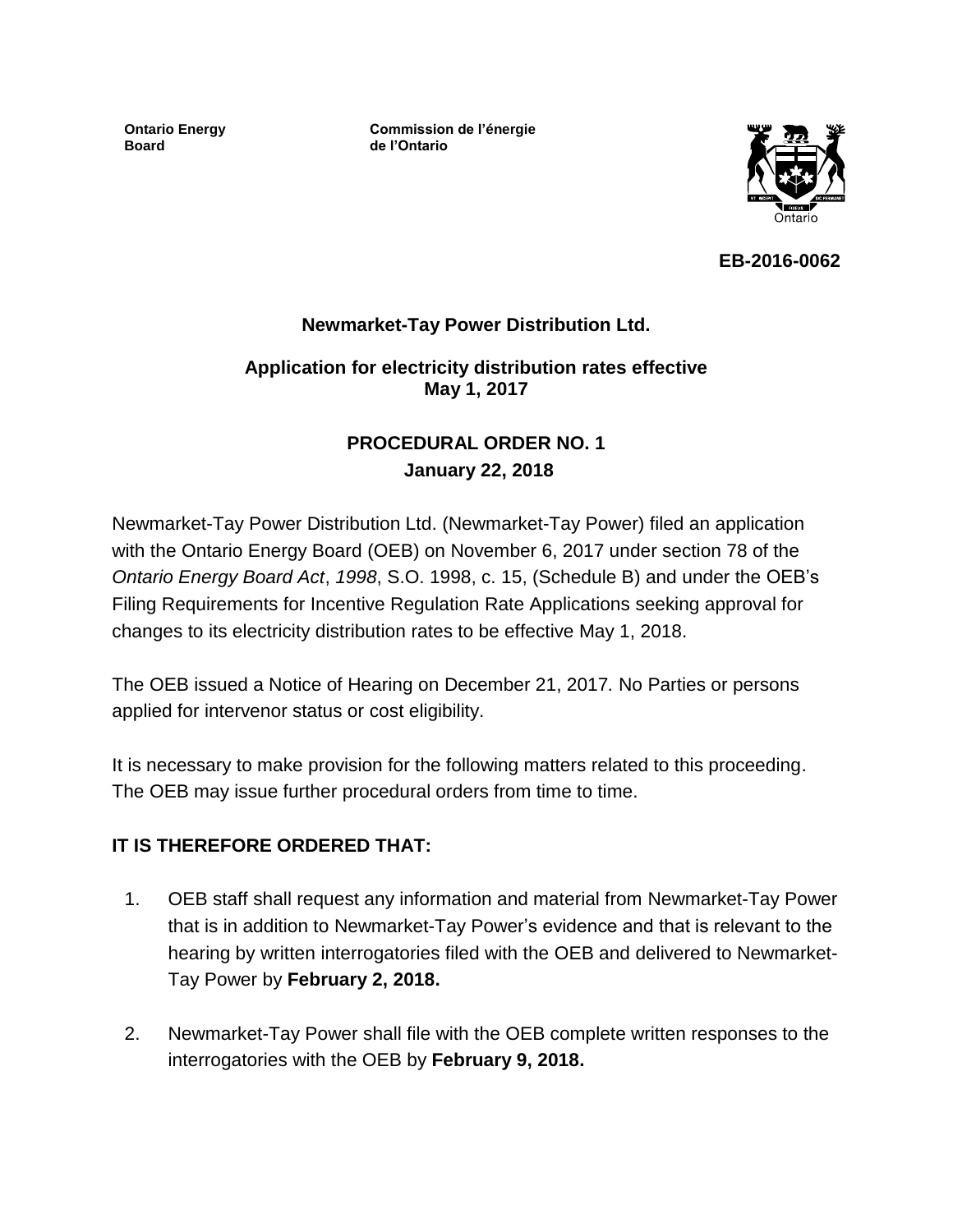- 3. Unless the OEB orders otherwise, any written submission by OEB staff shall be filed with the OEB and delivered to Newmarket-Tay Power by **February 21, 2018**.
- 4. Unless the OEB orders otherwise, Newmarket-Tay Power may file a written reply submission with the OEB by **March 2, 2018.**

All filings to the OEB must quote the file number, EB-2016-0062 and be made electronically in searchable/unrestricted PDF format through the OEB's web portal at [https://pes.ontarioenergyboard.ca/eservice/.](https://pes.ontarioenergyboard.ca/eservice/) Two paper copies must also be filed at the OEB's address provided below. Filings must clearly state the sender's name, postal address and telephone number, fax number and e-mail address. Parties must use the document naming conventions and document submission standards outlined in the RESS Document Guideline found at [http://www.oeb.ca/OEB/Industry.](http://www.oeb.ca/OEB/Industry) If the web portal is not available parties may email their documents to the address below.

All communications should be directed to the attention of the Board Secretary at the address below, and be received no later than 4:45 p.m. on the required date.

With respect to distribution lists for all electronic correspondence and materials related to this proceeding, parties must include the Case Manager, Marc Abramovitz at [Marc.Abramovitz@oeb.ca](mailto:Marc.Abramovitz@oeb.ca) and OEB Counsel, Richard Lanni at [Richard.Lanni@oeb.ca.](mailto:Richard.Lanni@ontarioenergyboard.ca)

# **ADDRESS**

Ontario Energy Board P.O. Box 2319 2300 Yonge Street, 27th Floor Toronto ON M4P 1E4 Attention: Board Secretary

E-mail: [boardsec@oeb.ca](mailto:boardsec@oeb.ca) Tel: 1-888-632-6273 (Toll free) Fax: 416-440-7656